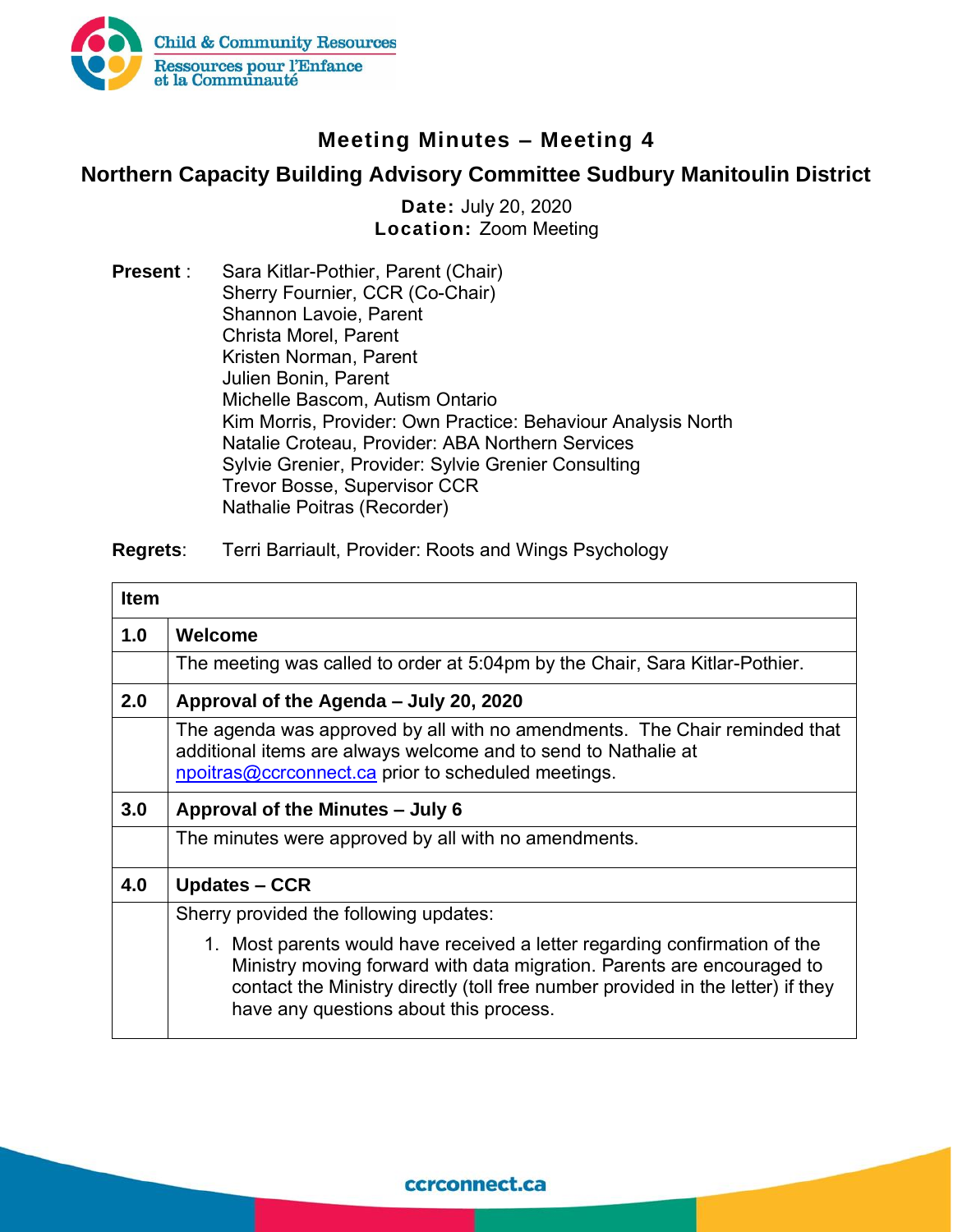| 4.0 | Updates - CCR (cont'd)                                                                                                                                                                                                                                                                                                                                                                                                                                                                                                                                                                                                      |
|-----|-----------------------------------------------------------------------------------------------------------------------------------------------------------------------------------------------------------------------------------------------------------------------------------------------------------------------------------------------------------------------------------------------------------------------------------------------------------------------------------------------------------------------------------------------------------------------------------------------------------------------------|
|     | 2. Early Identification program - JASPER. Due to current circumstances<br>(COVID-19) training and delivery of JASPER will be placed on hold. CCR<br>has submitted an alternate program to the Ministry for consideration and<br>approval. This will ensure that all children eligible for this program will<br>receive service. Additional updates will be provided as they are made<br>available.                                                                                                                                                                                                                          |
|     | 3. A letter is expected from the Ministry indicating the extension of behaviour<br>plans to March 31, 2021.                                                                                                                                                                                                                                                                                                                                                                                                                                                                                                                 |
|     | 4. As recommended in the Ontario Autism Advisory Panel Report, there may<br>be opportunity (upon formal request from the Ministry) to deliver<br>foundational services. As the services offered through the Northern<br>Collaborative fit the criteria of foundational services CCR is preparing to<br>invite providers to submit for Phase 4. This phase will include services<br>available to families free of charge from September 2020 to March 31,<br>2021. Additional updates will be provided as they are available.                                                                                                |
| 5.0 | Overview of Goals established by other Committees                                                                                                                                                                                                                                                                                                                                                                                                                                                                                                                                                                           |
|     | The Thunder Bay Goals were shared with the group and a brief discussion took<br>place.                                                                                                                                                                                                                                                                                                                                                                                                                                                                                                                                      |
|     | Once other committees have determined final goals, it will be shared with<br>Sudbury Manitoulin Advisory Committee.                                                                                                                                                                                                                                                                                                                                                                                                                                                                                                         |
|     | Sudbury Manitoulin Advisory Committee goals will be shared with other<br>committees as well.                                                                                                                                                                                                                                                                                                                                                                                                                                                                                                                                |
| 6.0 | Overview of Goals and proposed strategies - Discussion, Feedback,<br>additions                                                                                                                                                                                                                                                                                                                                                                                                                                                                                                                                              |
|     | The Goal Tracking was reviewed with some items clarified with the members.                                                                                                                                                                                                                                                                                                                                                                                                                                                                                                                                                  |
|     | For the following high priority goal: To enhance capacity of caregivers to support<br>their child or youth's development, manage / cope with behaviours and reduce<br>family stress as caregivers are better equipped to address needs. The<br>committee members agreed that this is not a priority goal but will work together to<br>share existing resources. Members were asked to submit their resources to<br>npoitras@ccrconnect.ca for the creation of a resource list by the date stated at<br>Item 9.0. CCR can then share the list with the members only and then consider<br>sharing publicly with a disclaimer. |
|     | A reminder that committee documents will not be circulated until the committee<br>has finalized them.                                                                                                                                                                                                                                                                                                                                                                                                                                                                                                                       |
|     | The members are asked to once again share the survey link "Feedback: Future<br>Services". Nathalie will forward the link to all Advisory committees to shared with<br>their network (parents, professionals, caregivers). This will help inform the<br>development of services for Phase 4 of the Northern Collaborative.                                                                                                                                                                                                                                                                                                   |
|     |                                                                                                                                                                                                                                                                                                                                                                                                                                                                                                                                                                                                                             |